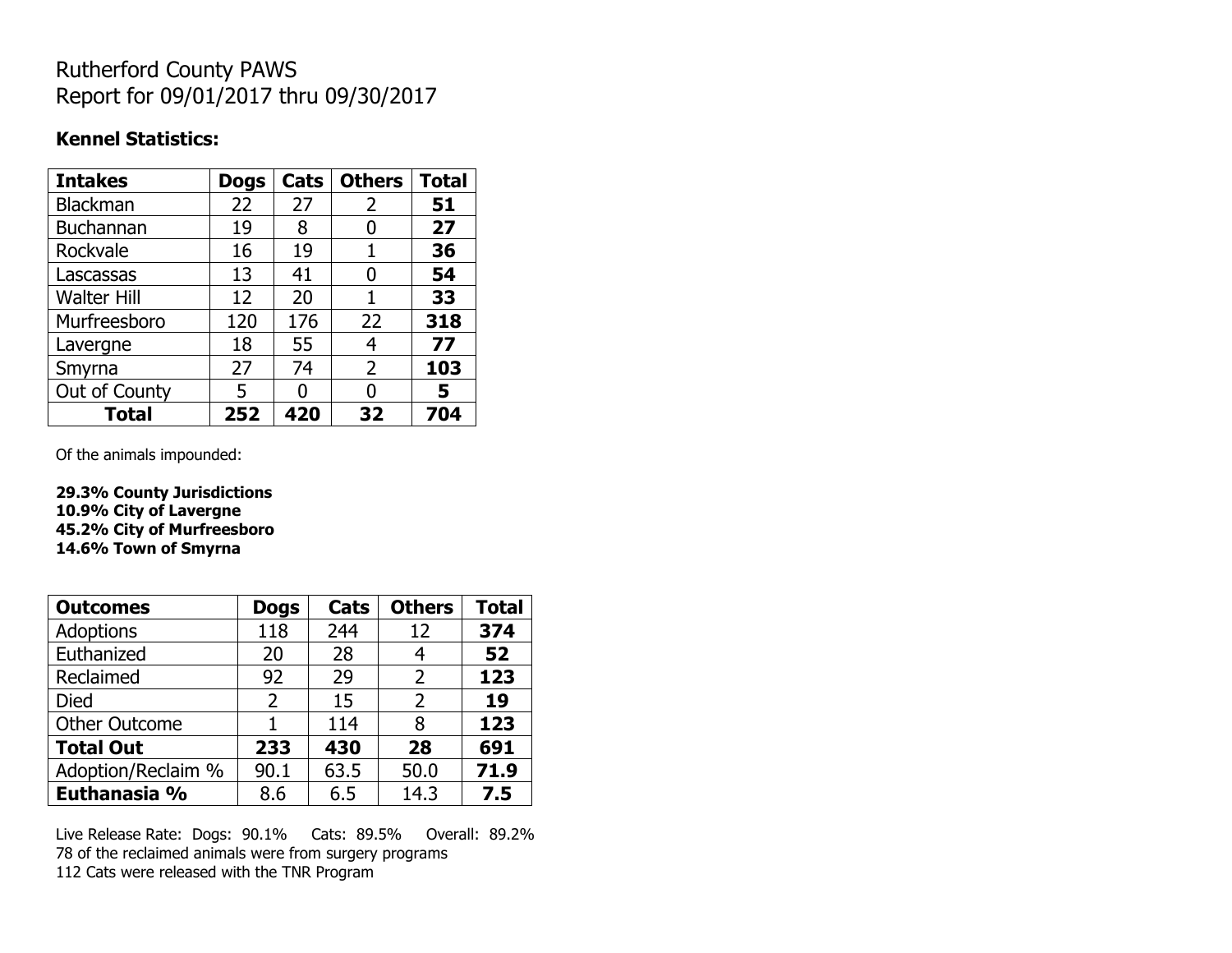Animals left in shelter on 09/30/2017: 192

1711 People visited the shelter looking for a lost /new pet.

1852 Logged calls/voice mails for the month.

#### **Activity Report by Jurisdiction:**

| Zones           | <b>Calls Received</b> | Calls Completed |
|-----------------|-----------------------|-----------------|
| <b>Blackman</b> | 172                   | 171             |
| Buchannan       | 138                   | 144             |
| Lavergne        | 339                   | 345             |
| Lascassas       | 129                   | 130             |
| Murfreesboro    | 532                   | 536             |
| Rockvale        | 90                    | 88              |
| Smyrna          | 198                   | 206             |
| Walter Hill     | 101                   | 103             |
| Out of Area     | 18                    | 18              |
| <b>Total</b>    | 1717                  | 1741            |

37.7% County Jurisdictions 19.8% City of Lavergne 31.0% City of Murfreesboro 11.5% Town of Smyrna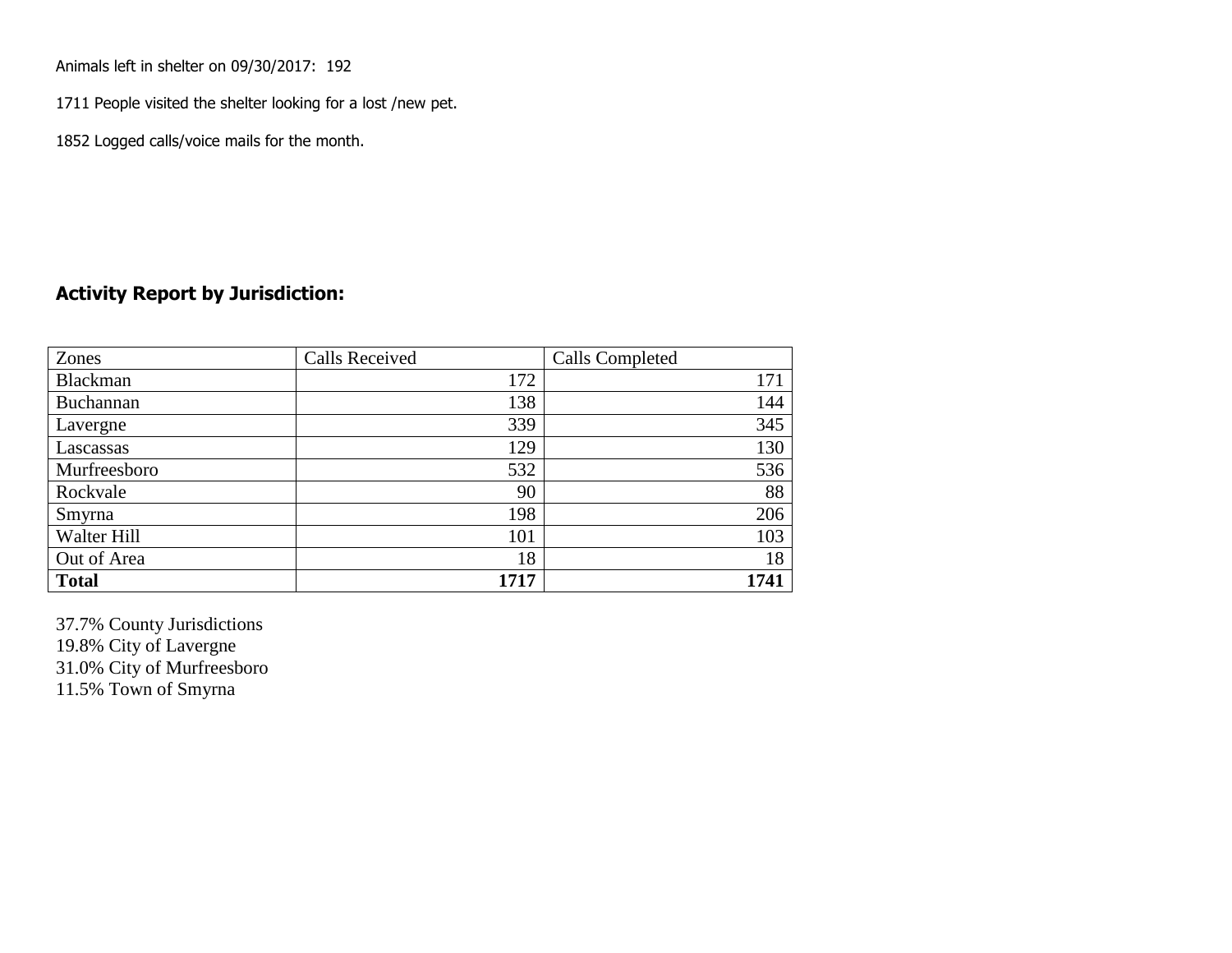# **Mileage:**

| <b>Officer</b> | <b>Miles</b> |
|----------------|--------------|
| 422            | 1063         |
| 423            | 2161         |
| 425            | 2376         |
| 426            | 1843         |
| 427            | 912          |
| 429            | 661          |
| 430            | 1290         |
| 432            | 1076         |
| 437            | 1187         |
|                |              |
|                |              |
|                |              |
|                |              |
|                |              |
|                |              |
|                |              |
|                |              |
| <b>Total</b>   | 12569        |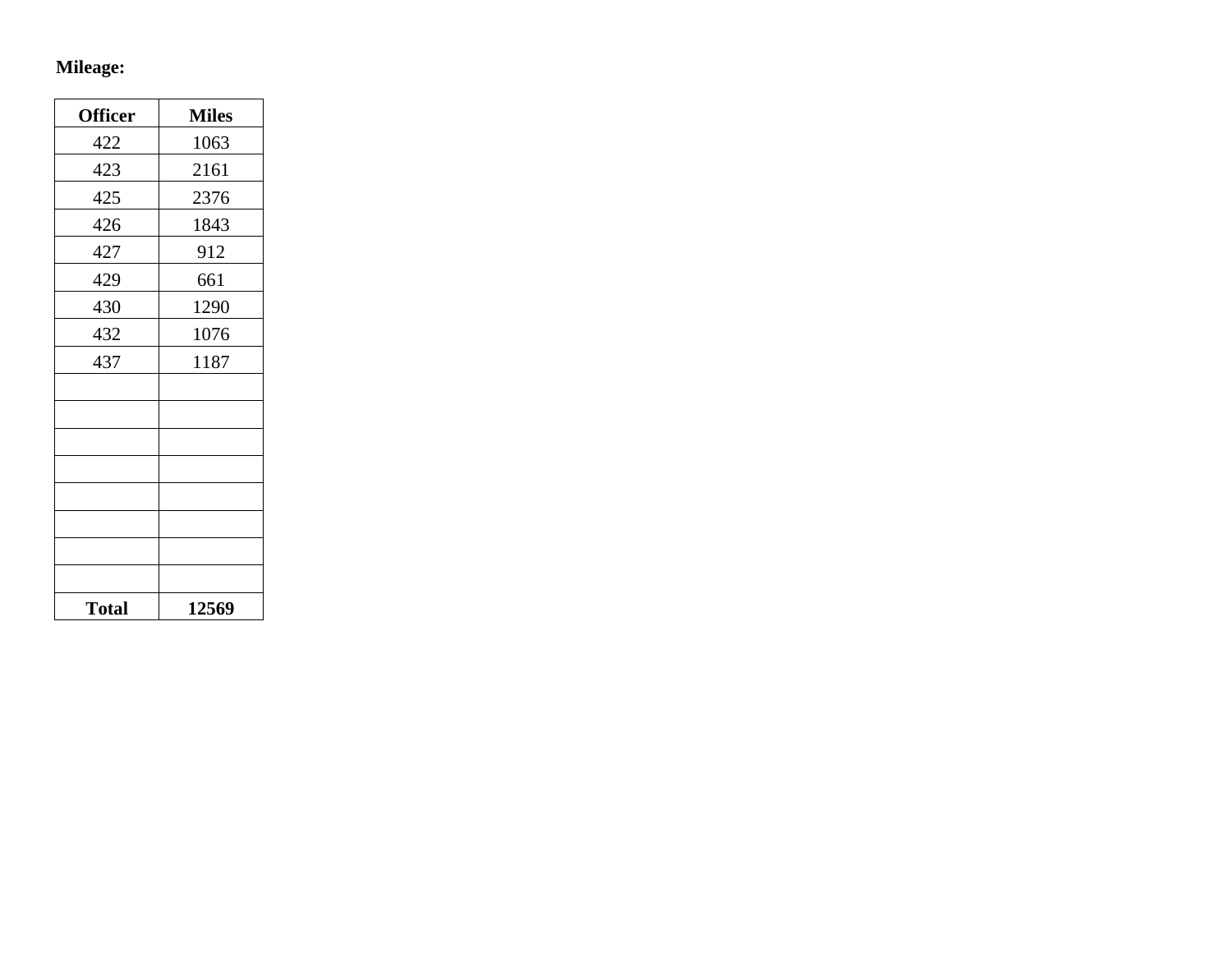## Fiscal Year-to-Date Report 07/01/2017 thru 09/30/2017

#### **Kennel Statistics:**

| <b>Intakes</b>     | <b>Dogs</b> | Cats | <b>Others</b> | <b>Total</b> |
|--------------------|-------------|------|---------------|--------------|
| Blackman           | 62          | 53   | 4             | 119          |
| Buchannan          | 55          | 51   | 3             | 109          |
| Rockvale           | 49          | 87   | 5             | 141          |
| Lascassas          | 31          | 134  | 4             | 169          |
| <b>Walter Hill</b> | 29          | 61   |               | 91           |
| Murfreesboro       | 367         | 559  | 53            | 979          |
| Lavergne           | 84          | 132  | 5             | 221          |
| Smyrna             | 102         | 197  | 17            | 316          |
| Out of County      | 14          | 17   | 1             | 32           |
| <b>Total</b>       | 793         | 1291 | 93            | 2177         |

Of the animals impounded since July 01: **30.3% County Jurisdictions**

**10.2% City of Lavergne**

**45.0% City of Murfreesboro**

**14.5% Town of Smyrna**

| <b>Outcomes</b>      | <b>Dogs</b> | Cats | <b>Others</b> | <b>Total</b> |
|----------------------|-------------|------|---------------|--------------|
| Adoptions            | 408         | 634  | 25            | 1067         |
| Euthanized           | 82          | 103  | 14            | 199          |
| Reclaimed            | 284         | 164  | 3             | 451          |
| <b>Died</b>          | 7           | 62   | 7             | 76           |
| <b>Other Outcome</b> |             | 306  | 43            | 356          |
| <b>Total Out</b>     | 788         | 1269 | 92            | 2149         |
| Adoption/Reclaim %   | 87.8        | 62.9 | 30.4          | 70.6         |
| Euthanasia %         | 10.4        | 8.1  | 15.2          | 9.3          |

Live Release Rate: 86.0%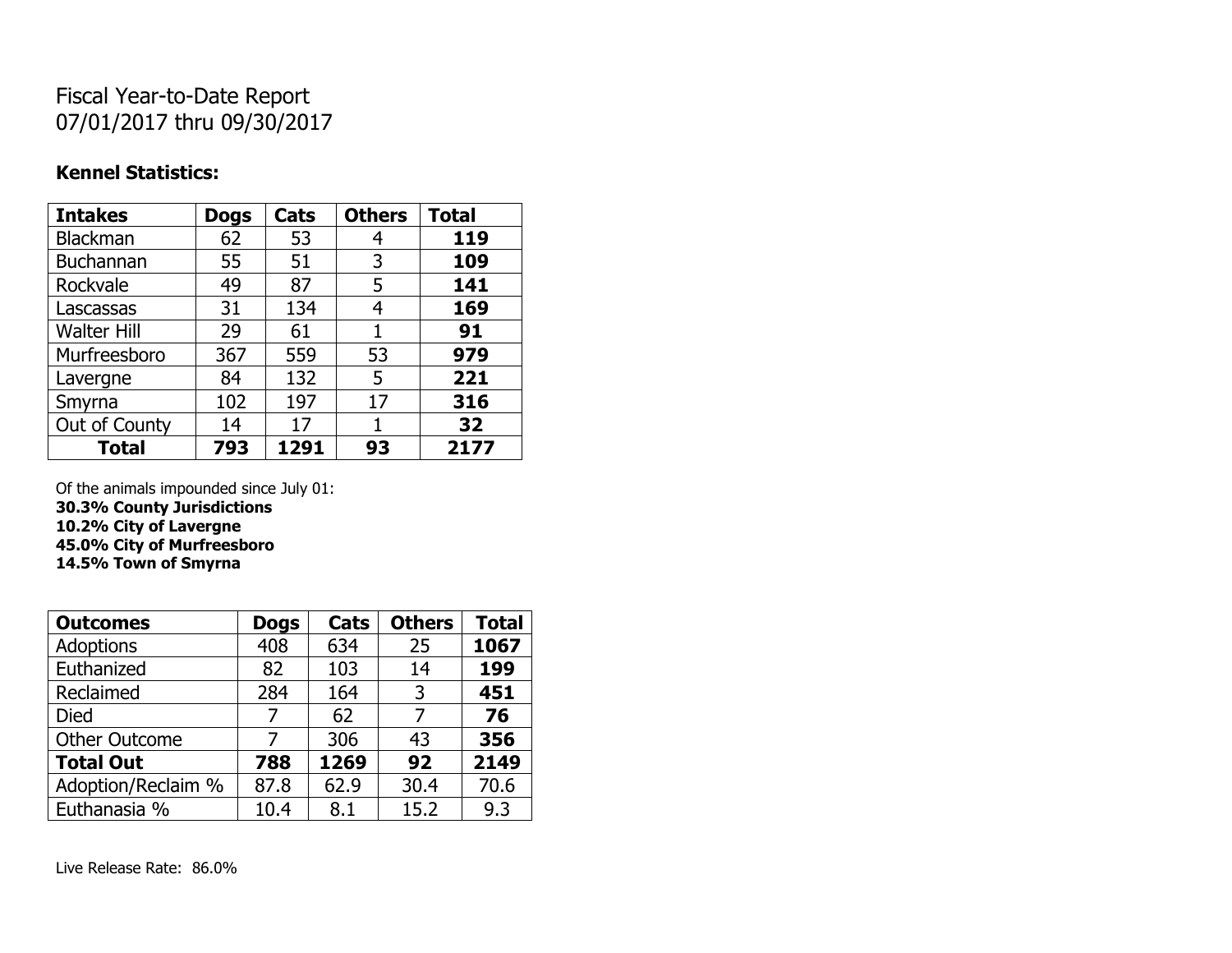5942 People have visited the shelter since July 01, 2017 looking for a lost /new pet.

6425 Logged calls/voice mails since July 01, 2017.

### **Activity Report by Jurisdiction:**

| Zones           | <b>Calls Received</b> | <b>Calls Completed</b> |
|-----------------|-----------------------|------------------------|
| <b>Blackman</b> | 720                   | 720                    |
| Buchannan       | 452                   | 458                    |
| Lavergne        | 896                   | 900                    |
| Lascassas       | 372                   | 374                    |
| Murfreesboro    | 1904                  | 1905                   |
| Rockvale        | 375                   | 373                    |
| Smyrna          | 656                   | 661                    |
| Walter Hill     | 284                   | 285                    |
| Out of Area     | 67                    | 67                     |
| <b>Total</b>    | 5726                  | 5743                   |

39.5% County Jurisdictions 15.7% City of Lavergne 33.3% City of Murfreesboro

11.5% Town of Smyrna